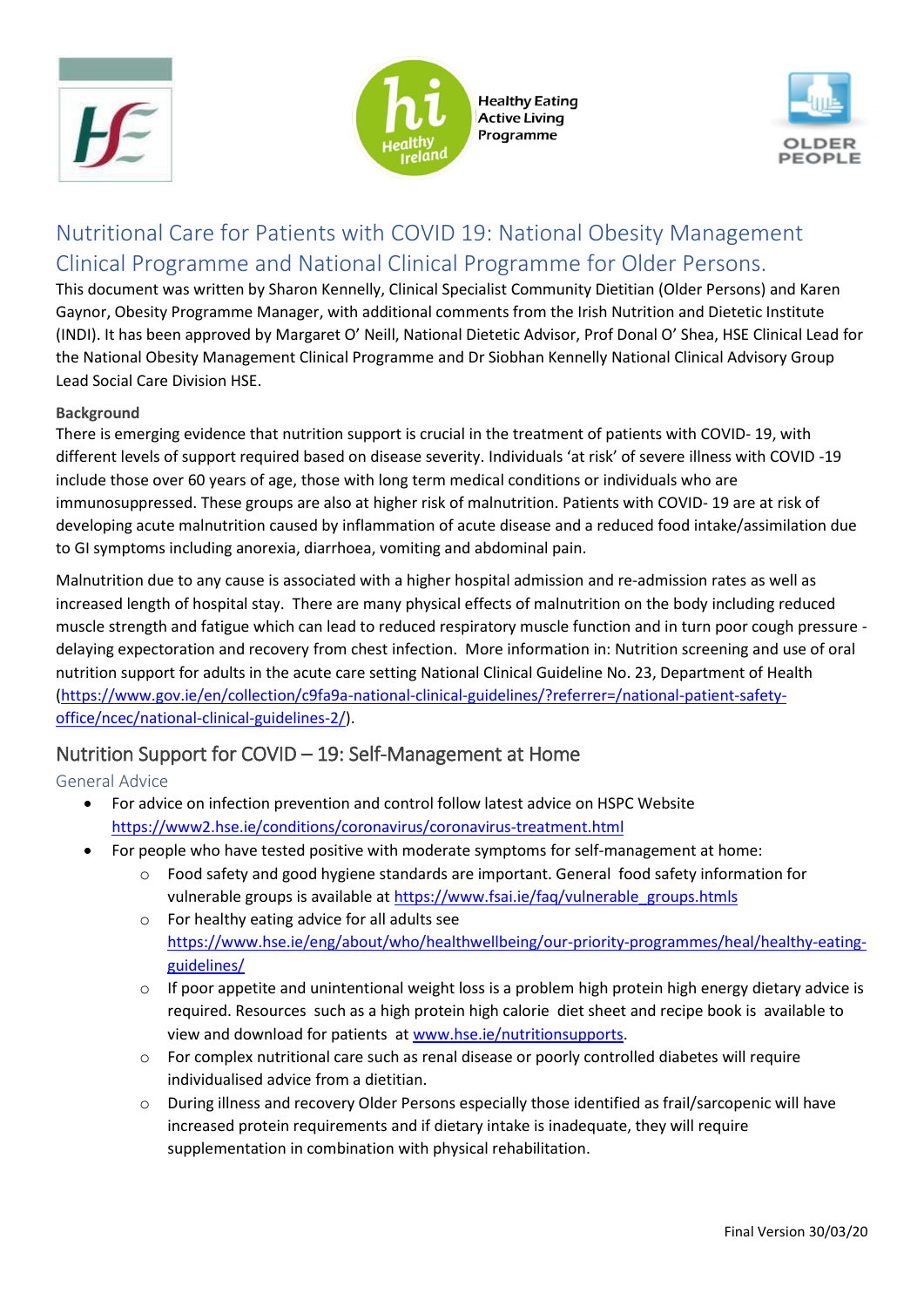





#### Supplements

- You cannot "boost" your immune system through diet, and no specific food or supplement will prevent you from getting COVID-19
- If you are self-isolating or if you are unable to go outside, you should consider taking a daily supplement containing 10 micrograms Vitamin D to ensure a healthy vitamin D status (for adults and children over the age of one).
- For further information see [https://www.bda.uk.com/resource/covid-19-corona-virus-advice-for-the](https://www.bda.uk.com/resource/covid-19-corona-virus-advice-for-the-general-public.html)[general-public.html.](https://www.bda.uk.com/resource/covid-19-corona-virus-advice-for-the-general-public.html) This has also been endorsed by Irish Nutritional & Dietetic Institute (INDI).

## Nutrition Support for COVID 19: Acute and Complex Care

Malnutrition is associated with an altered immune system and impaired response to both bacterial and viral illness. Patients in the critical care setting (ICU/HDU) are at high risk of malnutrition and are likely require enteral, parenteral or oral nutrition support (or a combination of these) to meet their nutritional needs. Early evaluation of nutritional status, gastrointestinal function and risk of aspiration along with timely enteral nutritional support are important to the patient's prognosis. Provision of nutrition to critically ill patients is complex; the dietitian is best placed to provide nutritional advice to the multi-professional team on the optimal way to manage the nutritional needs of all critically ill patients. Se[e https://www.alnap.org/help-library/handbook-of-covid-19-prevention-and](https://www.alnap.org/help-library/handbook-of-covid-19-prevention-and-treatment)[treatment](https://www.alnap.org/help-library/handbook-of-covid-19-prevention-and-treatment) for further information.

### Guidance for Clinical Settings:

- Malnutrition screening should take place on admission to all clinical settings see <https://learning.indi.ie/mod/folder/view.php?id=379> for care pathways and resources to support this.
- Dietitian directed nutrition interventions should be initiated early for nutritional support to those patients with suspected/confirmed COVID-19 and screened as at risk of malnutrition.
- Intervention will progress through 4 stages of nutrition support depending on the patient's clinical status. Resources for nutrition assessment, early dietetic intervention, ward based nutrition support and ICU nutrition support have been developed by a specialist group of the INDI and can be accessed via <https://learning.indi.ie/course/view.php?id=47>
- Specific recommendations malnutrition screening and the provision of oral nutrition support in the acute setting are available in Department of Health CG23: Nutrition screening and use of oral nutrition support for adults in the acute care setting National Clinical Guideline No. 23, Department of Health [https://www.gov.ie/en/collection/c9fa9a-national-clinical-guidelines/?referrer=/national-patient-safety](https://www.gov.ie/en/collection/c9fa9a-national-clinical-guidelines/?referrer=/national-patient-safety-office/ncec/national-clinical-guidelines-2/)[office/ncec/national-clinical-guidelines-2/](https://www.gov.ie/en/collection/c9fa9a-national-clinical-guidelines/?referrer=/national-patient-safety-office/ncec/national-clinical-guidelines-2/)
- Hospital food requirements should be determined as per national policy see [https://www.hse.ie/eng/about/who/acute-hospitals-division/food-nutrition-and-hydration-policy-for-adult](https://www.hse.ie/eng/about/who/acute-hospitals-division/food-nutrition-and-hydration-policy-for-adult-patients/)[patients/.](https://www.hse.ie/eng/about/who/acute-hospitals-division/food-nutrition-and-hydration-policy-for-adult-patients/) Patients with COVID may require therapeutic or modified consistency diets.
- Patients who are weak, short of breath or those with an obvious fluctuating oxygenation index will require assistance with eating in all settings
- Provide enteral nutrition (tube feeding) at an early stage for those who are unable to eat. Parenteral nutrition may be indicated where oral and enteral routes are not viable.
- Health care professionals should follow specific guidelines for clinical nutrition in the intensive care unit available from relevant professional bodies IRSPEN [www.irspen.ie/coronavirus-news-guidelines-for](http://www.irspen.ie/coronavirus-news-guidelines-for-nutrition-support-of-icu-patients)[nutrition-support-of-icu-patients](http://www.irspen.ie/coronavirus-news-guidelines-for-nutrition-support-of-icu-patients) and a[t https://www.espen.org/files/ESPEN-Guidelines/ESPEN\\_guideline](https://www.espen.org/files/ESPEN-Guidelines/ESPEN_guideline-on-clinical-nutrition-in-the-intensive-care-unit.pdf)[on-clinical-nutrition-in-the-intensive-care-unit.pdf](https://www.espen.org/files/ESPEN-Guidelines/ESPEN_guideline-on-clinical-nutrition-in-the-intensive-care-unit.pdf) and in older persons, available at [https://www.espen.org/files/ESPEN-Guidelines/ESPEN\\_GL\\_Geriatrics\\_ClinNutr2018ip.pdf](https://www.espen.org/files/ESPEN-Guidelines/ESPEN_GL_Geriatrics_ClinNutr2018ip.pdf)